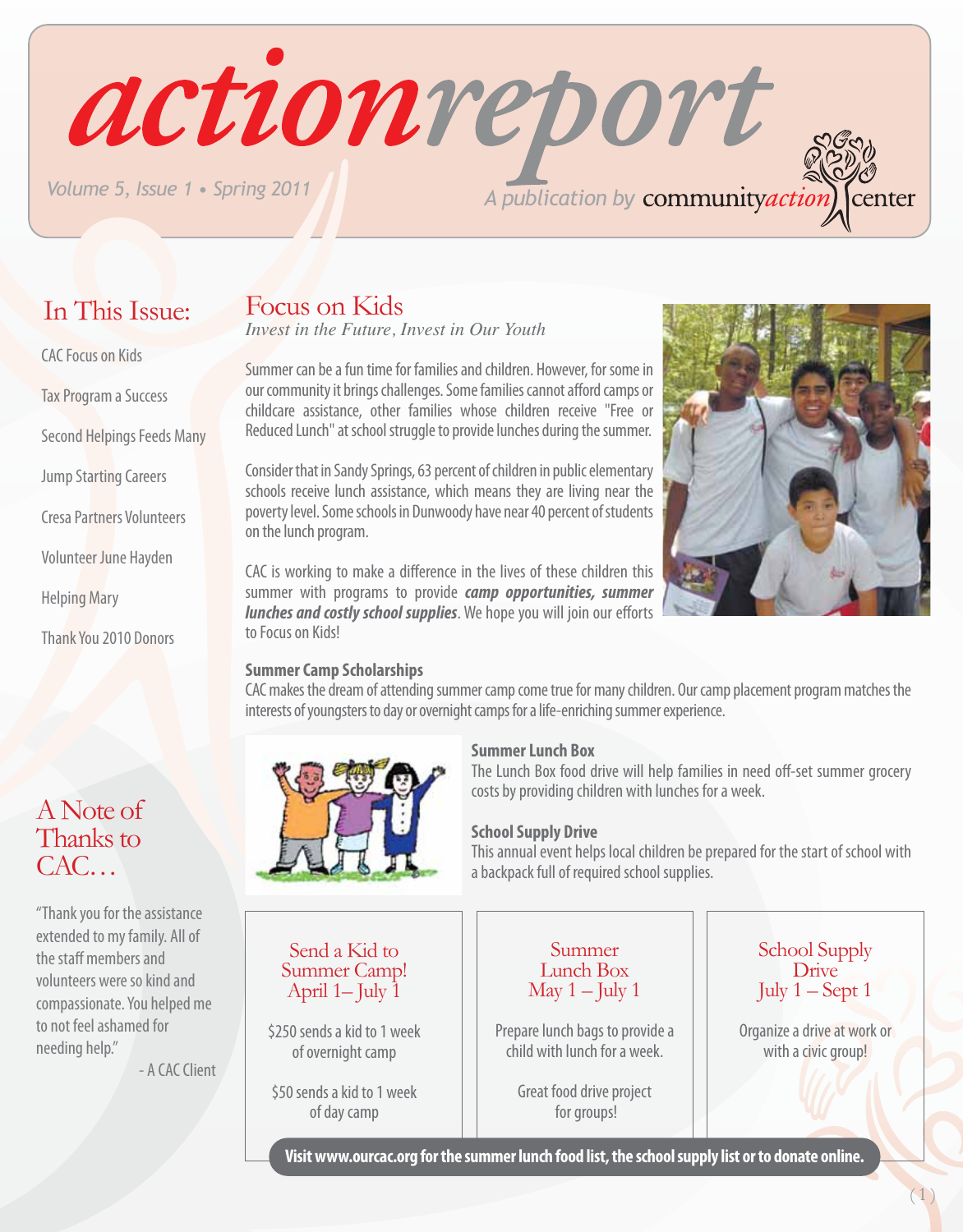# Tax Return Volunteers Make a Difference

CAC prepared tax returns for free for more than 200 families and individuals this year through a volunteer program designed to help lower income filers save costs and maximize returns.

From January through April, 15 trained and certified tax preparers volunteered at CAC as part of the Volunteer Income Tax Assistance program (VITA), operated by the Atlanta Prosperity Campaign and the IRS.

Carlos Diaz, the VITA site coordinator for CAC, said the VITA volunteers worked with each tax filer one on one.



Some of CAC's 15 tax season volunteers, Susan Dovan, left, Amethyst Maxwell, Cindy Hallen and Robyn Shallen with VITA site coordinator Carlos Diaz.

"We have quality, knowledgeable volunteers who are committed to the program and they put in a lot of hours to help the clients," said Diaz.

One family earning less than \$20,000 received a sizable refund. A young couple with a baby struggling to make ends meet was advised on the best filing status and informed of other CAC services available to them.



Volunteer tax return preparer Scott Sarver, right, helps a client.

VITA volunteers at CAC served a variety of segments of the population, such as families who have sought assistance from CAC in the past, college students who work part time, and tax payers who have had difficulties filing in the past few years.

CAC was one of approximately 40 VITA tax preparation sites throughout Metro Atlanta. The program is available to households earning less than \$48,000 and is expected to be offered again in 2012.

### CAC and You in 2010:

- We distributed \$680,906 in financial & in-kind assistance
- We gave \$227,329 in financial assistance
- We gave \$330,837 worth of food
- We received 860 visits a month to the food pantry
- We answered 750 calls a month for assistance
- We provided school supplies to 374 children
- We had 855 children adopted for holiday gifts
- We gave emergency assistance to 80 families a month
- We gave clothing to 280 people a month
- We had 258 people participate in adult education classes

# Jump Starting Careers



Adult Education classes at CAC include English for Successful Living, Computer Skills, Money Matters, Citizenship Preparation and the "JumpStart your Career" workshop for women.

# Cresa Partners with CAC



CresaPartners Atlanta had their 4th annual volunteer day at CAC in March. They donated and delivered \$1,000 worth of food, shelved goods in the food in the pantry and prepared clothing donations for sale in the thrift store.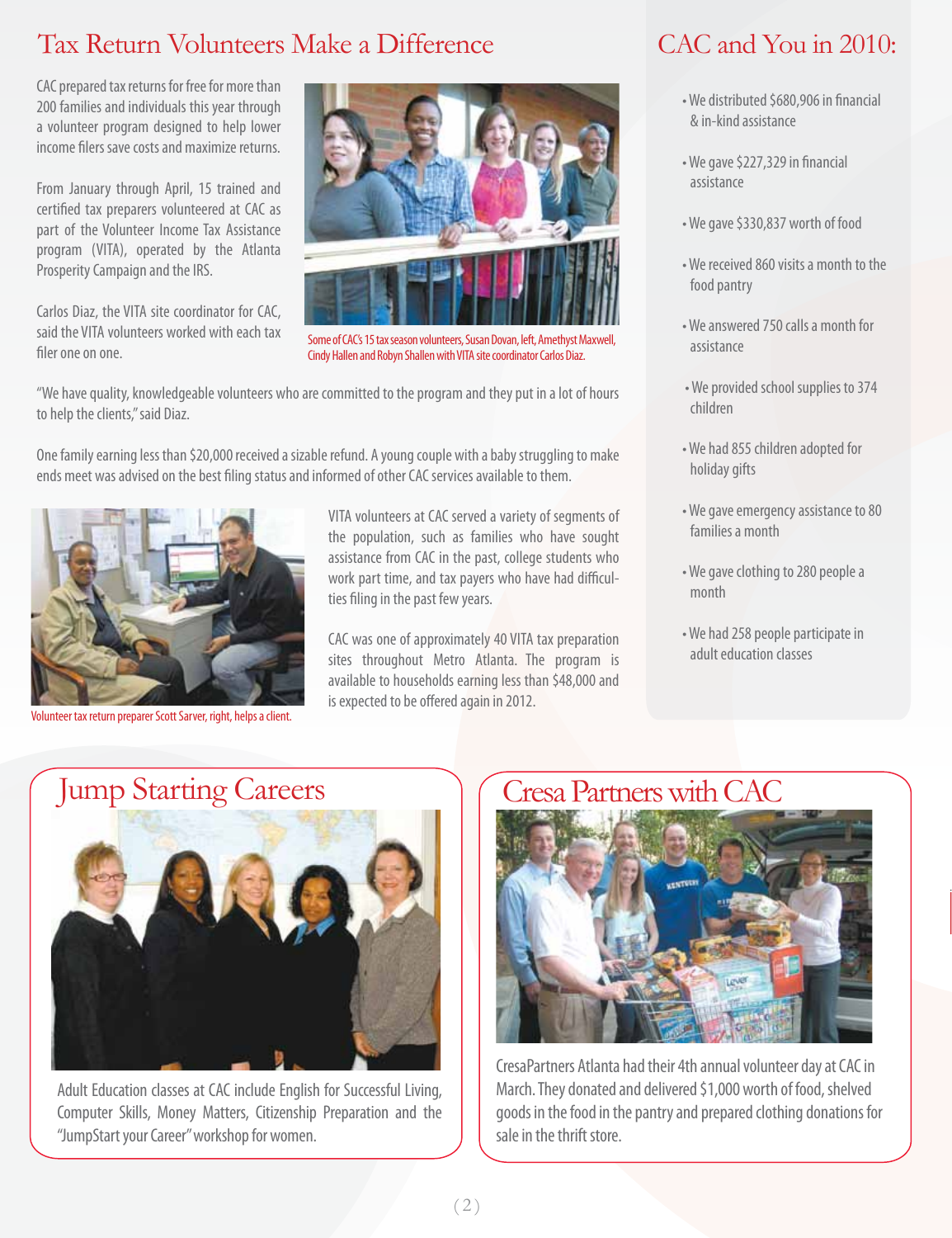### Second Helpings Helps CAC get Food to the Hungry



Second Helpings volunteer Robin of Dunwoody and her daughter Rachel make a delivery from the Fresh Market to CAC.

### Member Congregations

Apostles Lutheran Church Church of St. Andrew Presbyterian Church of the Redeemer Congregation B'nai Torah Dunwoody Baptist Church Dunwoody Community Church Dunwoody United Methodist Church Episcopal Church of the Atonement First Baptist Church of Sandy Springs Holy Innocents' Episcopal Church Kingswood United Methodist Church Mt. Vernon Baptist Church Mt. Vernon Presbyterian Church New Hope Church North Atlanta Church of Christ North Springs United Methodist Church Northwest Unitarian Universalist Congregation Rivercliff Lutheran Church Sandy Springs Christian Church (DOC) Sandy Springs United Methodist Church Second Church of Christ, Scientist Seventh Day Adventists St. Barnabas Anglican Church St. John United Methodist Church St. Jude the Apostle Catholic Church St. Luke's Presbyterian Church Temple Emanu'el Temple Sinai

What started as a volunteer project by Temple Sinai to deliver donated food to Community Action Center now reaches beyond CAC and beyond all expectations.

Second Helpings volunteers rescue excess fresh and prepared food that would otherwise be thrown away and deliver it to agencies such as CAC that distribute it to people in need.

CAC was the only recipient of Second Helpings when the program began in 2004. Now Second Helpings delivers to more than a dozen agencies and shelters from Atlanta to North Fulton.

Volunteer drivers pick up and deliver food seven days a week from about 40 donors, including private schools, grocery stores, farmers markets, caterers, restaurants, bakeries and more. The volunteer pool has grown to more than 100 from the Temple, CAC and elsewhere.

Since the program was founded by Temple Sinai member Gunther Hecht, Second Helpings has rescued 1,500,000 pounds of food. In 2010 they picked up 357,000 pounds of food and delivered almost half of it to CAC.

Myron Smith, the outgoing Food Donor Coordinator for Second Helpings at Temple Sinai and a member of the CAC Board of Directors, has been involved with the program since 2005.

"The program has exceeded my expectations, especially considering its all volunteer, it's really grown quite well," said Smith.

CAC executive director Tamara Carrera said the program has become an integral part of CAC's food pantry program for local families and individuals seeking assistance.

'"Second Helpings has had a huge impact on CAC and the agency's ability to give food to those in need. The program allows us to give clients fresh food once a week as opposed to just giving dry and canned goods once a month," said Carrera.

To volunteer contact Beth Scheuer at volunteer@secondhelpings.info or to donate food contact Paige Nathan at donor2@secondhelpings.info

**Making a Difference June Hayden Client Interview Volunteer**



I volunteer at CAC because I feel like I'm making a difference and I'm helping others in a compassionate way. I like the interaction with the clients and the staff. It's such a pleasure to volunteer here.

### **Life Changing Assistance**



Mary, a domestic violence victim, was forced to ask for assistance to start life on her own. CAC helped her pay for temporary housing, provided food and clothing and referrals. We also put together a service plan to help Mary get her life on track. Mary agreed to the plan and sent her children to counseling, found a way to earn a living by bartering, and applied for legal immigrant status. When her immigration status clears she plans to look for a regular job. For Mary and her kids, coming to CAC was a life changing decision.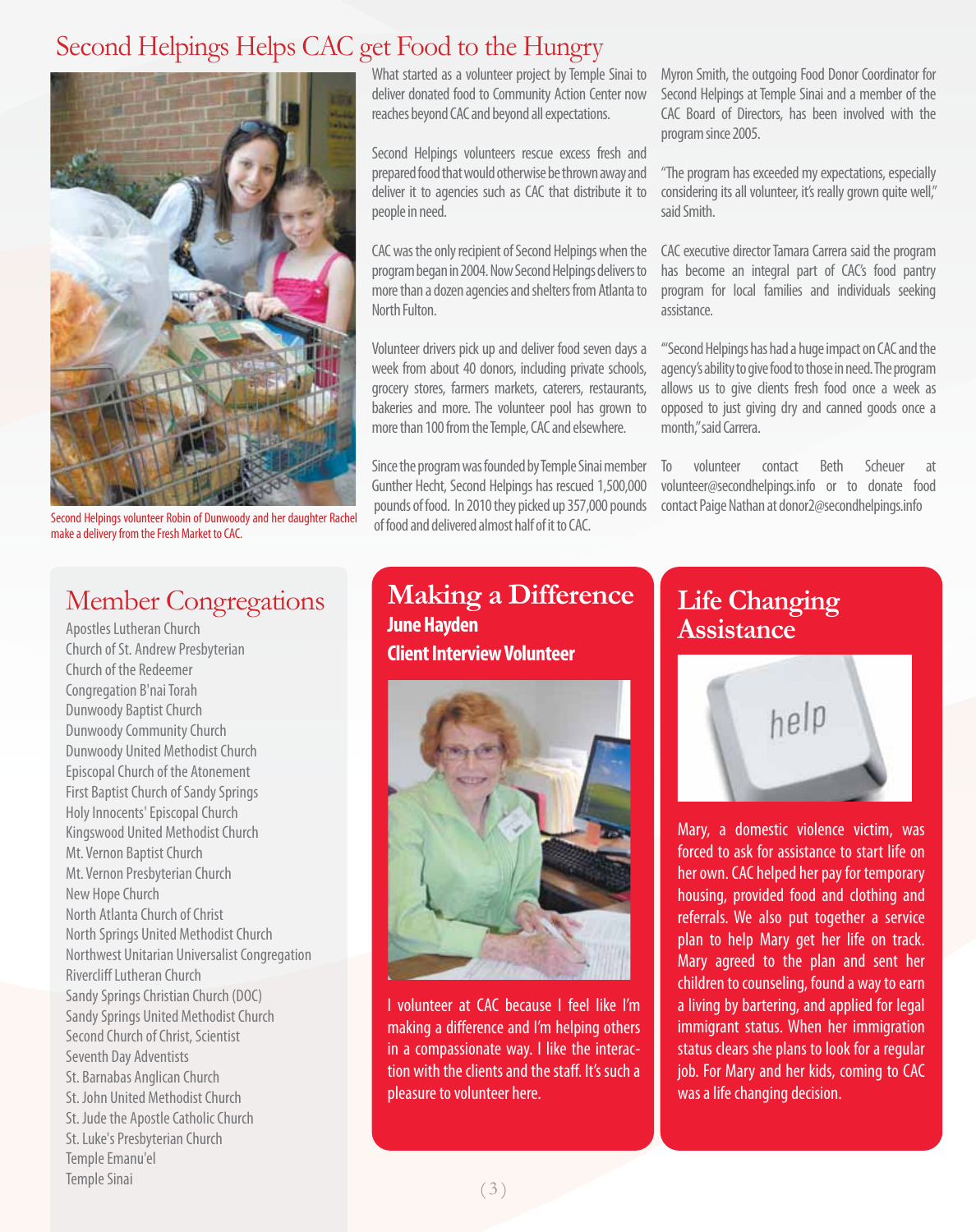### CAC 2011 Board of Directors

Cheryl Sykes, President Villard Bastien Eric Carlson Shelly Dozier-Mckee Joan Gill Redmond Rev. Ron Gilreath

### Thank You 2010 Donors

#### **Businesses**

5 Seasons Brewing IK A Royal Affair Inc \$ AirTran Airways IK Ascot Diamonds IK Aveda Corporation \$ Bank of North Georgia \$ Breadwinner IK Brooklyn Cafe IK Burr & Forman LLP \$ Business Performance Solutions Inc \$ Café Intermezzo IK Cafe Sunflower IK Carmax \$ Carole Parks Catering IK CH2MHILL IK Chavez Graphics Com \$ Chick Fil A IK CIBA Vision IK,V Cornestone Bank \$,IK Costco IK Cotton Candy Kids Specialty Consignment IK Cox Enterprises Inc \$,V Cresa Partners of Georgia LLC \$,IK,V Crowne Plaza IK Curves IK Dunwoody Smoothie \$ Farmers Market IK Fidelity Federal Credit Union \$ International School of Skin & Nail Care \$ James Kelley & Associates PC \$ Janey Mack LLC \$ JZJ, LLC \$ Laureate Medical Group \$ Milner Office Products IK nancy g's cafe IK Northside Hospital IK Phidippidies IK Phoenix & Dragon Bookstore \$,IK Presstine Cleaners IK Purchasing Alliance Solutions \$ Riverside Realty \$ Rodmon & Associates Inc \$ S.R.Walker Designs IK Sewell Appliance/Kitchenaid IK Sips N Strokes Atlanta \$ Southeastern Mortgage Solutions \$ Southern Comforts IK Superior Pro Services, Inc \$ Sweet Science Fitness LLC \$

Travis Halford Terry Hartigan Catherine Lautenbacher Judy Lehmann Leticia Leinard Weidenhamer Bob Levinson

#### Allen O'Brien Bob Shumard Myron Smith Stan Sonenshine Dawn Stark Van Westmoreland Sarah White

#### \$ Cash donor | V Volunteer | IK In-Kind donor

The Fox Law Firm, PC \$ The Georgia Center for Cosmetic & Implant \$ The Network Of Sandy Springs \$ The Shopping Center Group  $\bar{\zeta}$ The Simpson Organization \$ TOPS # GA 531 Dunwoody \$ Total Label & Graphics \$ Trinity Consultants \$ Uber Trade LLC \$ UPS V Verizon \$ Weissman, Nowack, Curry & Wilco, PC \$ Whole Foods IK Willamette Management Associates \$ Wilson Chiropractic \$

#### **Civic/Schools**

Altrusa International IK Brandon Hall School \$ Cherokee Country Club IK Dunwoody Woman's Club \$ Galloway School IK Girl Scout Troop 10455 IK,\$ Girl Scout Troop 24418 IK Girl Scouts Troop 364 \$ Heards Ferry Elementary School IK Holy Innocents' Episcopal School IK Ison Springs Elementary Charter School \$ Kingsley Garden Club IK Kiwanis Club IK Leadership Sandy Springs IK Londonberry Garden Club \$ Mt. Vernon Presbyterian School IK National Charity League, Dunwoody IK North Springs High School IK Optimist Club of S&y Springs \$ Riverwood International Charter School IK,V Rotary Club Sandy Springs IK Sandy Springs Middle School IK Spalding Woods Garden Club \$ The Sandy Springs Society IK Trowel & Error Garden Club \$ United Trinity Class \$,IK Wesleyan School IK Westminster Academy IK Wynterhall Hospitality \$

#### **Congregations**

Seventh Day Adventists IK Apostles Church of Sandy Springs \$,IK,V

Church of St. Andrew \$,IK,V Church of The Atonement \$,IK,V Church of The Reedemer \$,IK,V Congregation B'nai Torah \$,IK,V Dunwoody Baptist Church \$,IK,V Dunwoody Community Church \$,IK,V Dunwoody United Methodist Church \$,IK,V First Baptist Church of Sandy Springs \$,IK,V Holy Innocents' Episcopal Church \$,IK Kingswood United Methodist Church V Mt. Vernon Baptist Church \$ Mt. Vernon Presbyterian Church \$,IK,V New Hope Church \$,IK,V North Atlanta Church Of Christ \$,IK,V North Springs United Methodist \$ Northwest Unitarian Universalist Cong. \$,IK,V Presbyterian Women at Mt Vernon PC\$ Rivercliff Lutheran Church V Sandy Springs Christian Church \$,IK,V Sandy Springs United Methodist Church \$,IK,V Sandy Springs United Methodist Women \$, IK, V Second Church of Christ, Scientist \$,IK,V Serendipity Sunday School \$ Seventh Day Adventists IK St. Barnabas Anglican Church \$ St. James Methodist Church \$ St. John United Methodist Church \$,IK,V St. Luke's Presbyterian Church \$,IK,V Temple Sinai \$,IK,V United Methodist Women \$

#### **Grants**

N Georgia Conference of UMC \$ The F.T. Stent Foundation \$ Mt. Vernon Presbyterian Foundation Inc. \$ Betty & Davis Fitzgerald Foundation \$ Coldwell Banker Cares Res. Brokerage Fdn. \$,IK,V Couchman & Noble Foundation Inc \$ Episcopal Charities \$,IK Jewish Federation Of Greater Atlanta \$ Lebovitz Family Charitable Trust \$ Mary Allen Lindsey Branan Foundation \$ Post Hope Foundation, Inc \$ The Cross Foundation \$ The Maribill Foundation Inc \$ The Shumard Foundation \$ The Ward Foundation \$ Vogel Family Foundation \$ Weber Family Foundation S Bank of America United Way Campgaign \$ Fulton County Human Services \$ Sandy Springs City \$, IK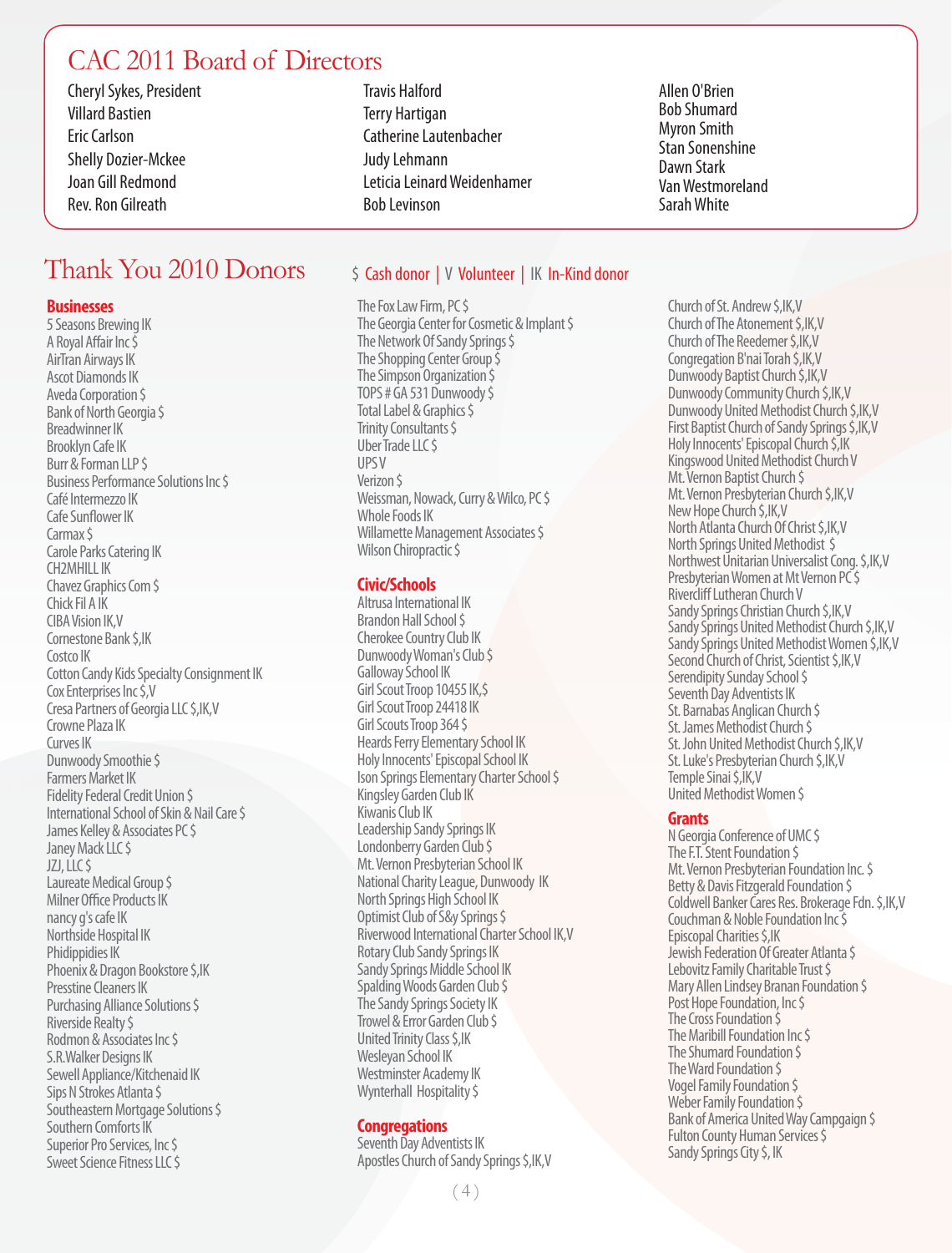Sandy Springs Society \$, IK United EFSP \$ United Way of Metropolitan Atlanta, Inc \$

#### **Families & Individuals**

Margaret Brown Abbott \$ Kenneth & Sara Abele \$ Ray Abernathy \$ Sandy & Dave Abrams \$ Jeff & Julie Ackerman \$ Suzanen Adams \$ Oscar Adan \$ Susan Ajamian V Gary & Sam Alexander \$ Zakee Al-Hameed \$ Myrtice Allen V Sarah Alvarez \$ Bruce & Cindy Andersen \$ Jim & Marilyn Anderson \$ Blair Anderson \$ Mark & Susan Anderson \$ Thomas Andrews \$ Samuel Appel \$ Candace Apple \$ Carol Armstrong V Ellen Arnovitz \$ Tracey Curtis Artigue \$ Rhonda Aschison \$ Mel Ashcraft \$ Kim Asip \$ Tina Aubrey \$ Glenn & Sherri Austin \$ Garth Austin \$ Howard Austin \$ Liza Avery V John Bailey \$ Linda & Michael Bain \$ Louis Baine V Caryn Bains \$ Lawrence & Suzanne Baker \$ Mary Baker \$ Shawn & Ann Ballard \$ Nathan & Leila Barbour \$ Pam Barnett V Jonathan Barry \$ Peter & Jeannine Bartow \$ William & Karen Bass \$ Martha Ann Bass \$ Villard Bastien \$ Ron Bauer \$ Elida Baverman \$ Anna Beagle \$ Barbara Bean \$ Wendy Bearman \$ Janet Beerman \$ Jeanine Bekerman \$ Karen Bell V Anne Bennett \$,V Sandy & Jeffrey Berg \$

Adam & Nancy Berger \$ Doris & Guy Berger S Susie & Ira Berman \$ Eric & Caryn Bern \$ Julia & Terry Bernath \$ Peggy & John Bernstein \$ Craig & Kimberly Bertschi \$ Joanen & Eddie Birnbrey \$ Rand & Sally Birsinger \$ David & Robyn Bishko \$ Frank & Susan Bishop \$ Barbara Black \$ Jeff & Barbara Block \$ Sabrina Blom \$ Richard & Julie Bohata \$ David & Julie Borenstein \$ Sherri & Bill Bornstein \$ Charles & Kay Brake Jr. \$,V Eleanor Brazell V Sidney Breibart MD \$ Bernice Breibart \$ Anne Bridges V Sharon Brotham \$ Herbert & Nancy Broadfoot \$ Gary Brochin \$ Kenneth H Brockscmidt \$ Rue Brodbeck V Sheryl Brothers V Dennis Brown \$ Brian & Jane Brown \$ Ruth Brown V Tony & Holly Broyles \$ Rhonda Brum V Susan & Scott Brumfield V Lisa Brummer \$ Donna Bruyere \$ Linda Bryson V Lee & Julie Budden \$ Alan & Joanne Burgess \$,V Leslie Burke \$ Christopher & Alexandra Burris \$ Gil & Cindy Burstiner \$ Glenn Calvert \$,V John & Diane Campbell \$ Connie Cannon \$,V Robert & Peggy Caplan \$ Laura & Ernest Caragol \$ Statia Carev \$ Nancy Carll \$ James Carmical \$ Richard & Elizabeth Camey \$ Mike & Dena Castellon \$ Dwight Catlett \$ Karen Cayes \$ Fredric & Rita Chaiken \$ Joanna Chancy \$ Cathie Chasman \$ Nanda Cherry \$ Randy Cherry \$

Pat & Holly Chesser \$ David Choen \$ David & Doris Christopher \$ Scott & Judy Chyatte \$ Suzanne Clark \$ Howard & Janet Clark \$ Arville Clevenger \$ Tom Cochran \$ Stanley & Shirley Cohen \$ Hugh & Sylvia Cohen \$ Alan & Barbara Cohen \$ Caryn Cohen \$ Daniel Cohen \$ Kathleen Cohen \$ Michael & Frances Cohen \$ Sheryl & Alan Cohn \$ Mel Coker \$ Judith Cole \$ John and Locke Coleman \$ Miriam Cole \$ Becky Colker \$ Ruth & Henry Collingsworth \$ Lois Colvin V Robert Conger \$ Richard & Barbara Conway \$ Jim & Debbie Cook \$ Ralph Cook \$ Donald & Karla Coop \$ Myrna & Paul Cott \$ Patrick Cotton \$ David & Melanie Couchman \$ Betsy Cozine \$,V Carly Creighton \$ Diane & Chuck Criscillis \$ Scott Crook \$ Lyn & Jo Ann Crooms \$ Mary Cumming \$ Joan Curran \$ Margo Cuthbert \$,V Victor & Jennifer Cuvo \$ Lonni Daley \$ Kathy Daly-Jennings \$ Richard Dammer \$ Lee & Robert Daniel \$ Mary Ann Daniel V Linda Danysh \$ Hugh & Betty Davenport \$ Amy & Bill Davies \$ Ann Davis \$ Holly Davis \$ Ian Wendell Davis \$ James & Martha Davis \$ Mary Davis \$ Tiffany BeBrock \$ Larry Delaney \$,V D.J. & Laura DeLong \$ Bill & Susan Delrow \$ L M & FT Denham \$ Clark Denuyl \$

Nick and Lori Desoutter \$ Randy & Robert Deutsch \$ Chris & Rosalyn Devine \$ Jill & Ivan Diamond \$ Carlos Diaz & Tamara Carrera \$,V Susan & Jim Dichiara \$ Alan & Brenda Dobrin \$ Kelly Dolan \$ Kaaren D Dolinsky \$ Dennis & Laura Donovan \$ Ashley Doolittle \$ Sandy Drexler \$ Denis DuBois \$ Vivian Dubose \$ Richard & Cathryn Dubow \$ Marilyn Dumon \$ Susan Dunn \$ Elizabeth Dworschak \$ Elijah Dwoskin \$ Owen & Joan Dwoskin \$ Nathan & Susan Edmonson \$ Gary Eichholz \$ Samuel & Roula Elias \$ Mindy & David Ellin \$ Tim & Susan Ellington \$ Janice Ellin \$ James Ellis \$ Nancy Elsea \$ Kenneth & Lori Elston \$,V Evarts & Edith English \$ Preston Epstein \$ Eileen Epstein \$,V Kimberly Ericsson \$ Mike Ernst \$ Lorraine Ertel \$ David Evans \$ Robert & Beverly Evans \$,V Lori Evers \$ Elisa Ezor \$ Iris & Bruce Feinberg \$ Joann Feinberg \$ Karyn Feinberg \$ Howard L Feinsand \$ William & Ava Feldman \$ Gail Fesser \$ Ann Fetters \$ David Fetters V Jim Fielder \$ Bryan Fields \$ Laraine & Lowell Fine \$ Jeff Fishback \$ Rosalie Fitzpatrick \$ Glenda Floyd \$ Stephen & Janet Forbes \$ Bill & Marilyn Ford \$ Robert Foster \$ Kari Frame \$ Robert & Sara Franco \$ Virginia Ann Franzman \$

Lamar Frazier \$ Jane Frederick \$ Steven & Peggy Freedman \$ Nancy Freedman \$ John Freeman B Gayle Freidman V Gloria & Geoff Frisch \$ Glen Fritz V Lillie Fuller \$ Eva & John Galambos \$ Janet Galanti \$ Julia & Todd Galanti \$ Karen Gallagher \$ Francis Galvani \$ Charles Ganz \$ James Garner V Jeffrey & Donna Gathers \$ Carol Gelman \$ William Genthert \$ Edwin Gerson \$ Phillip Geurkink \$ Ronald Gilreath \$,V William & Peggy Gissendanner \$ Edward Goldberg \$ Joyce Goldenberg \$ John & Deborah Goldman \$ Murray Goldman \$ Julie Gonzalo \$ William Gorman V Kelly Grant \$ Sammy & Tracy Grant \$ Adrian & Ilene Grant \$ Troy Green \$ Janet Greene V Lynne Greenfield \$ Charles Grissom \$ Vincent & Kristen Groff \$ James Grosklaus \$ Dinah Grollman V Carol Rinzler Groom \$,V Roslyn Grossman \$ Marla Grove \$ Elaine Gruenhut \$ Marisa Guarino \$ Benay Elizabeth Gunby \$ Kathy Guy \$ Rose & Mike Haber \$ Michelle Haddock \$ Joy Hafner \$ Floyd & Charlotte Hale V Travis & Betty Halford \$ Richard & Babs Halitsky \$ Jonathan Halitsky \$ Dale Hall \$ Paul Hamill \$ Chrissa Hammond \$ Christy & David Hand \$ Kimberly & Michael Hanmer \$ Barry & Kathleen Hanna \$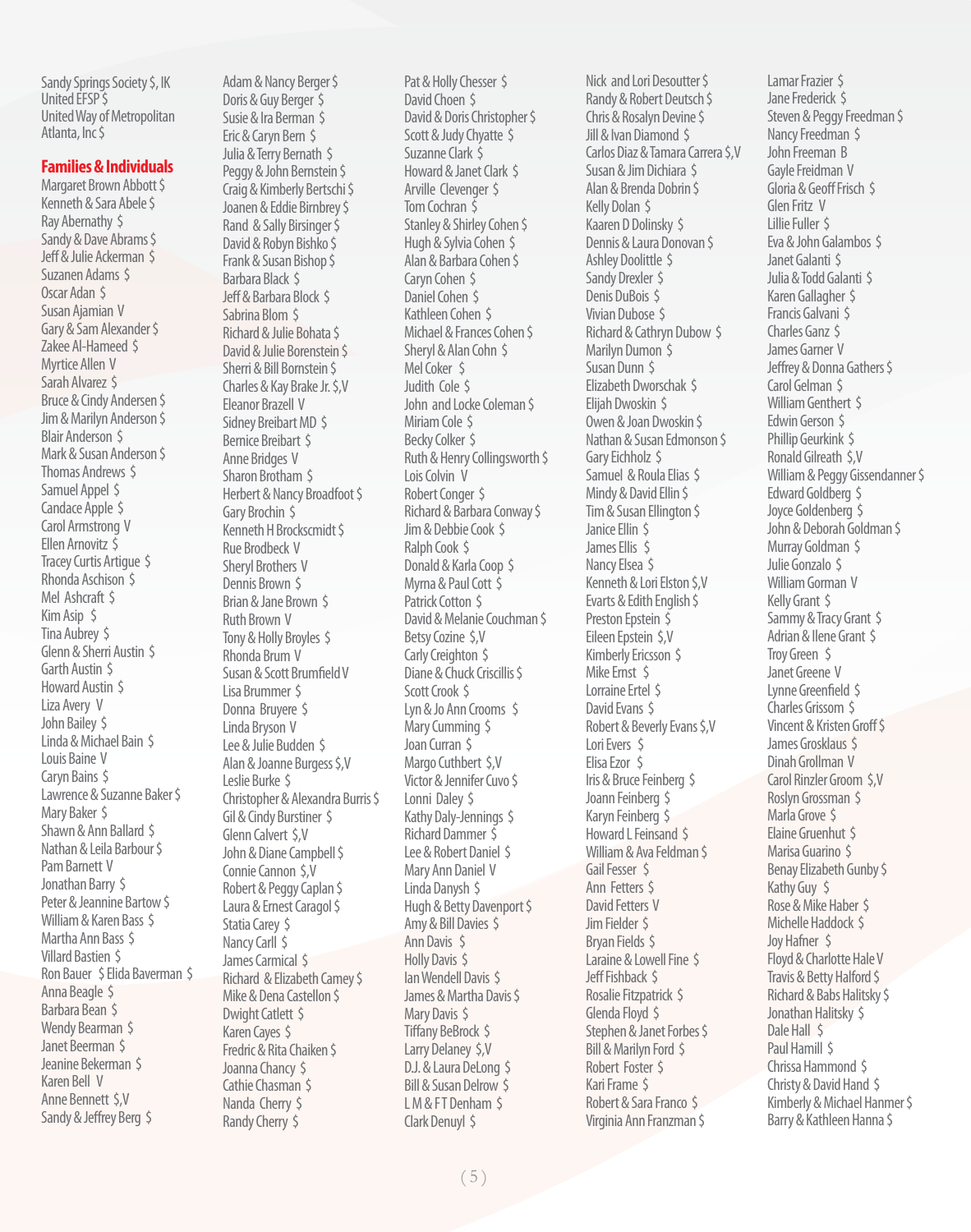Mary Hanson \$ Caroline Hardin \$ Peter & Jaimie Hardin \$ Gregory Hardwick \$ Wright Hardy \$ Michael & Judy Harhai \$ James Harpe \$ David Harris \$ Hilary Hart \$ Sam Hartin \$ Terry & Jill Hartigan \$ Tim Hartigan \$ Pat Hartigan \$,V David Harwell \$ Jan Hauck \$ Charles Hawthorne \$ Mary Ann Hawthorne \$ June Hayden \$,V Mary Helen & Andrew Heaner \$ Dee Hedges V Jan Hedrick V Susan & Ron Heidt \$ Joshua Heller \$ Faye Hendricks V David Hendrickson \$ Katherine Herman \$ Michael & Rebecca Herman \$ Nicki & Ronnie Herman \$ Glenn & Virginia Hess \$ Laurie Hesse \$ Arthur Heyman \$ Marian Haga \$ Milton & Dana Hibbard \$ Rebecca Hill \$ Micahel Himmelstein \$ Linda Hines \$ Michele Hirsh \$ David & Mendie Hogan \$ O W Hogan Jr \$ Todd Hollosi \$ William Holmberg Jr \$ Jeffrey & Cynthia Hopkins \$ Esther Horn \$ W G & Mary Sue Howard \$.V James & Pamela Hubbard \$ Vince Hughes \$ Derald & Kimberly Hunt \$ David & Nancy Hupp \$ Mel Husney \$ Robert Hutwaite \$ Marshall Hyatt \$ Nancy Isenberg \$ Lynne Jackson V Deborah & Louis Jacobs \$ Paola Jacobs \$ Eric Jacobson \$ Mathew & Tracy James \$ Amy Jampol \$ Debra & Donald Jansen \$

Eileen Jedlicka \$ Everett & Earlene Jefferson \$ Lichter Jill \$ Robert T Johnson \$ Carla Johnson \$ Helen Johnson V JW Johnston \$ Sam Jonas \$ Laura & Robert Jones \$ Pam Jones \$ Natalie Jones \$ Trenton Jones \$ Michael & Pat Joyce \$,V Elizabeth Julian \$ Steve & Debbie Kahn \$ Pam Kalkstein \$ Sydell Kalnitz V Harriet & Larry Kaminsky \$ Pat Kane V Carla Kapeskas \$ Barry & Suzanne Kaplan \$ Dana & Adam Karp \$ Paul Kastin \$ Sydney & Howard Katz \$ Lisa Kates \$ Barbara Katinsky V Carol & Art Katz \$ Donald & Judith Kaye \$ Rebecca Kelly \$ Elizabeth Kelly \$ Nancy & James Kelly \$ Ed Kennedy \$ Ted M Kennedy \$ Vevonna Kennedy V Catherine Kinney \$ Lynn Kersh \$ Richard & Susan Kessler Jr. \$ Anne Key \$ Virginia Kicklighter \$ Maureen Kiely \$ Wayne & Mary Kilgore \$ Curtis & Marilyn Kimball \$ Linary Kingdon \$ Neale Kitchens \$ Catherine Kittner \$ Andrea Klaus \$ Emily Kline \$ Robert Knudson \$ Peggy Koch V Ann Koenig \$ Barry & Marcie Koffler \$ Ellen Koransky \$ Cathy & Jeffrey Korotkin \$ Eugene & Lee Kout \$ Phyllis & Eliot Kozarsky \$ Faeverner Kramer \$ William Kratzenberg \$ Jennifer Kreidler \$ Sandra Krueger V

Bette Kurtzman \$ Gary Lamb \$ James & Bonnie Laney \$ Willis & Letitia Lanier \$ Billy Lashley \$ Helaine Lasky \$ Fey Lau V C C & Susan Lautenbacher \$,V Elizabeth Leavitt \$ Judy Lehmann \$ Brenda & Jon Letzler \$ Temi & Evan Levy \$ Guy & Rebecca Lever \$,V Arlene Levin V Berna & Noah Levine \$ Matthew Levine \$ Patricia Levin \$ Bob & Charlene Levinson \$ Cheri Levitan \$ Meryl & Richard Levitt \$ Ellen Levy \$ Hillary Levy \$ Leslie & Robert Levy \$ Marc Lewyn \$ Joel Libowsky \$ Carol & Laurence Lindberg \$,V Jack Lindsey \$ Sherrill Lineberger S Kenney Linton V Cheryl & Michael Lipton \$ Mary Ann Little \$ Gayle Lloyd V Albert Loebe & Cecilia Bonfils \$ Jean & Lester Longley \$ Vickie Lord \$ William & Rita Loventhal \$ Tom Lowry \$ Page R & Ernest W. Loyd \$ Michael & Shari Lunsford \$ Barbara Lusk V Harry & Rosanne Lutz \$ Erin Lyda \$ Lindsay Macrae \$ Jack Maddox V Michael and Jennifer Maddux \$ Charles & Francis Magbee \$ Lisa Magness \$ Thomas Mahaffey \$ Truci Mai \$ Doug Maio V Marty & Julie Mann \$,IK Jan Manus V Emory Speer Marby, III \$ Matthew & Regina Marion \$ Joel & Charlotte Marks \$ William Martin Jr. \$ Donna Martin \$ Kathy Martin V Harold & Gayle Mask \$

Edwin Mayer \$ Barbara Mays \$ Virginia L McCahan \$ Craig McCloskey \$ James & Ellen McCormick \$ Marilyn McCraney V Arthur & Candler McDaniel V William & Nancy McDaniel V John & Elizabeth McDonough \$ Larry & Brenda McKelvey \$ Sharon McKinnis \$ Jack & Lynn McLaughlin \$,V Jim McLean \$ William & Rosemary McMurray \$ Mary McPherson \$ Kenneth & Martha Mead \$ Rolf Meinhold \$ Craig & Laurel Meisel \$,V Bernice Mellman \$ Laura Mencher \$ Caren Merlin \$ Bob & Peggy \$ Carol &Samuel Mickelson \$,V Michelle Miler \$ Sandra Milhollin V Marcia & Mark Miller \$ Evelia Millard \$ Bert & Carmen Mills \$ Steve Mintz \$ R P Mohalley & E H Mohalley \$ Connie & Frank Moore \$ Katie Moore \$ Maritza Morelli \$ Mark & Kelly Morgenstein \$ Wanda & Steven Morganstern \$ Julie Moyers \$ Barbara Muecke \$ Dolores Mullin \$ Kim Murtaugh \$ Carroll Myers \$,V Dale & Kristen Najewski \$ Vish Narendra \$ Robin & Eric Nathan \$ Becky Neece \$ Ted & Anne Needham \$ John Neeld Jr \$ Thomas & Marguerite Nelson \$,V Adina Neufeld \$ Carlyn Neuman \$ Sandra & Lawrence Neville \$ Lisa Newsom \$ Khanh Phu Nguygen \$ Sandy Nicholson \$ Virginia Nickles \$ Christine Nickles \$ Janice & Joseph Nodvin \$ Scott & Sarah North \$ Nancy Norris \$ George & Katherine Northrop \$

Bruce & Laura Northrop \$ Mort Northrop V Palmer & Beverly Northrop \$ Anthony & Patricia Noto \$ Kevin & Sarah Oats \$,V Mark & Mitzi O'Connell \$,V William & Elizabeth Oliver \$ Carroll Olley \$ Nancy De Ortiz \$ Jill Owens \$ Kendrick Painter \$ Martina Palma \$ Rita Paris \$ Robert & Anne Parker \$,V Melissa Patterson \$ Brenda Paulen \$ Federico Pazmino \$ Lisa Perlin \$ Michael Perling \$ Peggy & Dr. David Perling \$ Barbara Perlis \$ Faye & John Peterken \$,V Pete Petersen V Ann Hudson & Suzanne Phillips \$ Marshall Picow \$ David Pier V Jody Piratzky \$ Susan Plasker \$ Michael & Judith Plecko \$ Norman Plotkin \$ Patricia Plumly \$ Donald Poland \$ Zane Pollard \$ Judith & Mark Pollock V Mark & Helene Popowski \$ Julie & Gregg Porter \$ Paula Powell \$ Clayton Powell Jr \$ Eileen Power \$ Gail Prader \$ Howard Price \$ Jennifer Pritchett \$ John Pruitt \$ Nicki Rachlin \$ Kathleen Ragals \$ Kanwal & Sudha Raheja \$ Stephanie Ramsey \$ Alice Ramsey \$ Michael Randall \$ Elizabeth Rasmus V Evelyn F. Ratterree \$ Jim Ray \$ Travis Reed \$ Kit Reedy V Rebecca & John Reeves \$ Susan Reingold \$ Joyce Resnick \$ Paul & Vance Reticker \$ Chavigny & Robert Revelette \$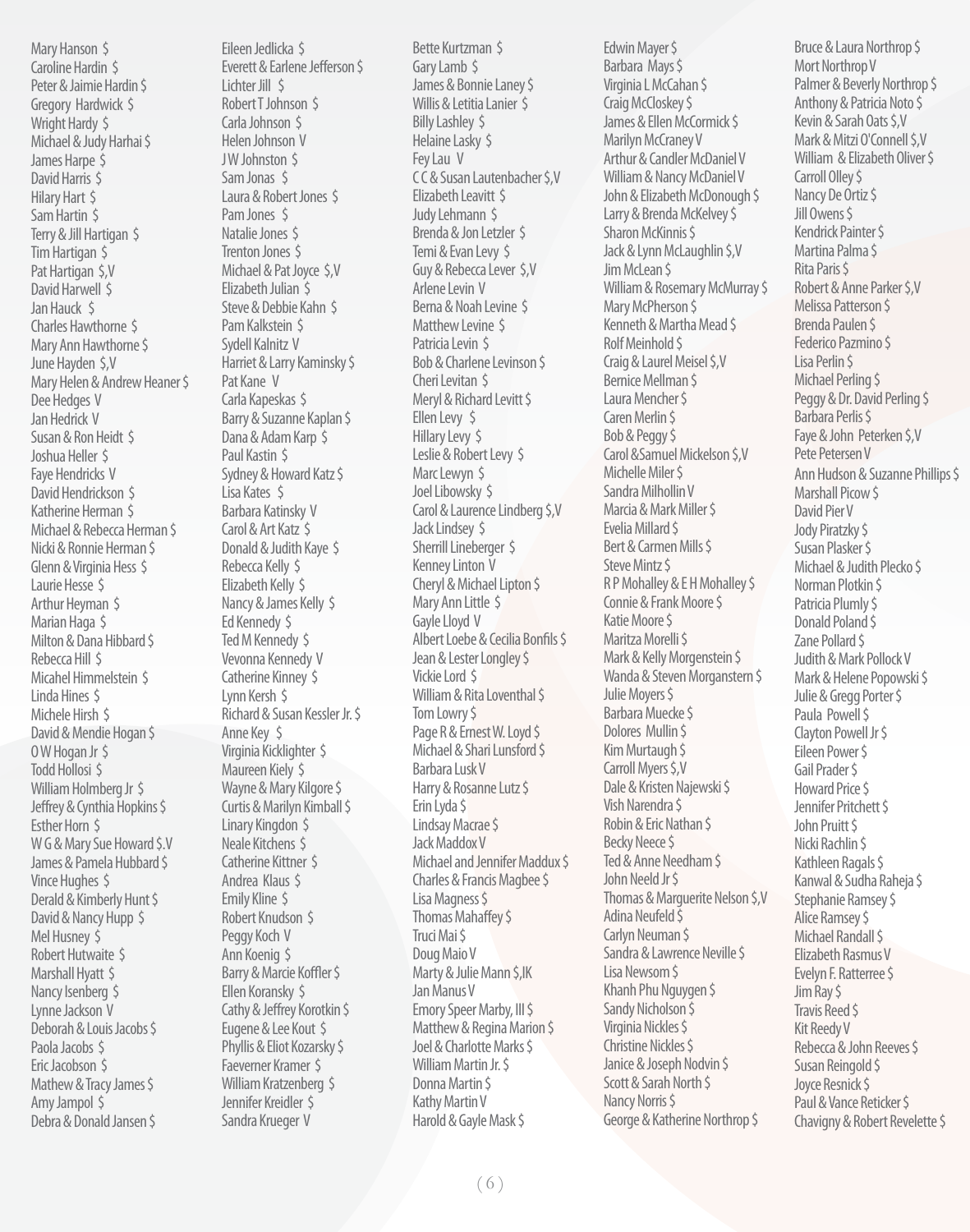Ethel & Bob Reznik \$ Jerry Rhea V Rebecca & Jonathan Rice \$ Geoff Rich \$ Olga & Bruce Rickoff \$ James & Judith Rieder \$ Judy Risner V Nestor Rivera \$ Pamela & Marion Rivers V Yvonne Rizzo \$ Cynthia Robbins \$ William Robbins V M C Rogers \$ David Roos Jr. \$ Robert & Claire Roper \$ Bob Rosen \$ Jody Rosen \$ Peggy Roth \$ Edwin & Louise Rothberg \$ William & Brenda Rothschild \$,V Paul Rozeman \$ Joseph & Carol Rubin \$ Walter Rue Jr. \$ Frances Ryan \$ Linda Sanders \$ Mary Sanford \$ Amy Sareeram \$ Catherine Sareeram \$,V Anne Sarris \$ Linda Satlof \$ William Saunders \$ Joe Schlosser \$ Margaret Schack \$ Mary Grace & Thomas Schaap \$ Dan & Margaret Schafer \$ Ann Schell \$ Bari Schlam \$ Gregory Schlam \$ Elaine Schlissel \$ Irving & Ann Schoenberg \$ Lynne Schlosberg \$ Abby Schonier \$ Michael Schoppenhorst \$ Nancy Schrage V Lisa Schreier \$ Claire Schwartz \$

Martin Schwartz \$ Rabbi Julie Schwartz \$ Tom Schwarzer V Barbara Schwendler V William Schweiger V Martha & Connor Seabrook \$ Judy Seaman \$ Charlotte Sears \$ Art Seiden \$ Tonia Sellers \$ Jeff Sellers \$ Ethan Selzer \$ Beth & Kenneth Sexton \$ Tessa Shaban \$ Jeanne Shabruno \$ Jeffrey & Jennifer Shaw \$ Michael Shaw \$ Elna Sheetz \$ Rhianna Shemper \$ Erin Shepherd \$ Jerald & Sheila Sherman \$ Christie Sherman \$ Sheila Sherman V Carol Sherwinter \$ Lewis Shubin \$ Rachel Sonenshine \$ Bob & Carrie Shumard \$ Marianne & Lenny Shutzberg \$ Peter & Robin Siegel \$ Ronald & Linda Silber \$ Loretta Silber \$ Joanne Silvestri \$ Robert & Patrice Simons \$ Norma Sissine \$ Michelle SitzWelischar \$ Judy Slade V Thomas & Linda Slater \$ Jennifer Slutzky \$ Steve Smilie \$ Dorothy Smiley \$ Stacey Smith \$ Stephen & Martha Smith \$ Diane Smith \$ Wayne & Melanie Smith \$ Bobbie Jean Smith \$ Bradford Smith \$

Edward & Wilma Smith \$ Kelly Smith \$ Andrew & Kathy Smith \$,V Jerry Smith V James & Karen Snave \$ Judy & Allen Soden \$ Jennifer Solarsh \$ L. Koonin or S. Solomon \$ Stan & Debbie Sonenshine \$ Sharon Sonenshine \$ Adam Sonenshine \$ Alana & Marc Sonenshine \$ David Sonenshine \$ Emily Sonenshine \$ G. B. Sonenshine, DMD \$ Jodi & Stephen Sonenshine \$ Mildred Sonenshine \$ Joseph & Marion Spann \$,V Marcia Spielberger \$ Elihu Spikler V Lois Springer \$ Barbara St Amant \$ Harley & Kathy Stack \$ J.E & B. E. Stahlman \$ Julie Stanwick \$ Gerald & Elizabeth Stapleton \$ Dawn Stark \$ Ellen Stein \$ Willa Stevenson-McGinsey \$ Lever & Jan Stewart \$ Park Stewart \$ Stanley & Connie Stockdale \$ Arthur & Janet Stockslager \$ Beth & Mecklyn Stockton \$ John Stoller S Jason & Tiffany Stout \$ Jackie and Lynn Stradley Jr \$ Cole Stratton V Holly & Steven Strelzik \$ Tom Stuetzer V Fran Sturgis \$ Anne Sullivan \$ Joe Sullivan \$ Michael Sullivan \$ Luci & Stan Sunshine \$ Christopher Sutherland \$

Cheryl Sykes \$,V Marc & Rochelle Tanenbaum \$ Justin & Elizabeth Taptich \$ Beth Taquechel V Peter and Nancy Tartikoff \$,V Hesham Tashkandi & Faeka Kutkut \$ Perry & Karen Taylor \$ Susan Teel \$ Miao Thlick V Millie Thompson V Dolores Thornburg \$ Jean Thornton V Betsy Thurston V Robert & Elinor Tollman \$ Andre & Beth Touzet \$ Jeffrey Trump \$ Joan Grossman Trustee \$ Robert & Nancy Trusty V Karen Trylovich \$ Dali Tutuani \$ Tina Tyler \$ Renee Unell \$ Weldon Van Pelt \$,V Mary Vaughn V Judy Vitucci \$ Fred Watcher \$ Andrew Waguespack \$ Laura Wakefield \$ Nancy Walden \$ Stepen Walker \$,V Rachel & Sandy Wallack \$ John & Jean Ward \$ Sue Harmon & Gina Ward \$ Robert & Georgia Watts \$ Louann Weaver \$ Donald & Rosemary Weber \$ Chad & Leticia Weidenhamer \$ Susan Weintrob \$ Karen Weinberg \$ Danyse Weinburg \$ Bob & Dodie Weltlich V Victoria & Carl Werner \$ Steven Wertheim \$ Van & Susan Westmoreland \$,V Stephen & Emilye Whisenant \$ Richard A Whitcomb \$

Ginger White \$ Melanie White \$ Kaye White V Tom & Kris Wicks \$ Robert & Margaret Wiegel \$ Michael & Phyllis Weiser \$ Robert or Ava Wilensky \$ Cindi & David Williams \$ Michael Williams \$ Sandra & David Williams V Sharen Williams V Herb Williams V Larry & Debora Wilson \$ Brad Wilson \$ Pam Wilson V Ward & Mary Jo Winer \$,V Maggie Winfrey \$ Roslyn Winston \$ Toni Winters \$ Debra Winter \$ Sheryl Winton \$,V Dorothy & Joseph Wirtz \$ Rhonda & Michael Wise \$ J Withorn \$ Robert & Susan Wittenstein \$ Kevin & Stacy Wolff \$ Womack V E M Wood \$ Lynn Woodruff \$ Les Woodsides V Anneke Woodward \$ William & Lillian Woolf \$ Gregg Worley \$ Richard & Lanette Wright \$ Lorraine Wright \$ Kendra Yates \$ Dot & Gil Yates \$ Kathie Yoder \$ Robert & Brenda Young \$ Terri & Brad Young \$ Raymond Young \$ Linda Zeeman \$ Staci Zelmlak-Kenter \$ Eric & Loretta Zimmerman \$ Jack Zwecker \$ Mark Zwecker \$

### **YES! I WANT TO SUPPORT THE COMMUNITY ACTION CENTER!**

| To invest in my community I (we) enclose a gift of: Total Pledge:                                                                                                                                                                    |  |                                                                                                                                                                                                                                      |                                                        |                                                           | Amount Enclosed: North Management Control |                    |                 |
|--------------------------------------------------------------------------------------------------------------------------------------------------------------------------------------------------------------------------------------|--|--------------------------------------------------------------------------------------------------------------------------------------------------------------------------------------------------------------------------------------|--------------------------------------------------------|-----------------------------------------------------------|-------------------------------------------|--------------------|-----------------|
| Donor \$25                                                                                                                                                                                                                           |  |                                                                                                                                                                                                                                      |                                                        | Friend \$50 Partner \$100 Advocate \$250 Benefactor \$500 | Patron \$1,000                            | Pacesetter \$2,500 | Sponsor \$5,000 |
| <b>Donor's Name</b>                                                                                                                                                                                                                  |  |                                                                                                                                                                                                                                      |                                                        |                                                           |                                           |                    |                 |
| In Honor of                                                                                                                                                                                                                          |  |                                                                                                                                                                                                                                      |                                                        |                                                           |                                           |                    |                 |
| In Memory of <b>contract the Memory of contract of the Contract of Contract Contract of Contract Control Contract Contract Contract Contract Contract Contract Contract Contract Contract Contract Contract Contract Contract Co</b> |  |                                                                                                                                                                                                                                      |                                                        |                                                           |                                           |                    |                 |
|                                                                                                                                                                                                                                      |  | Please Notify <u>and the same of the same of the same of the same of the same of the same of the same of the same of the same of the same of the same of the same of the same of the same of the same of the same of the same of</u> |                                                        |                                                           |                                           |                    |                 |
| Address                                                                                                                                                                                                                              |  |                                                                                                                                                                                                                                      |                                                        |                                                           |                                           |                    |                 |
| City                                                                                                                                                                                                                                 |  |                                                                                                                                                                                                                                      |                                                        | State                                                     |                                           | Zip Code           |                 |
|                                                                                                                                                                                                                                      |  |                                                                                                                                                                                                                                      | Please help CAC by receiving newsletters by email only |                                                           |                                           |                    |                 |